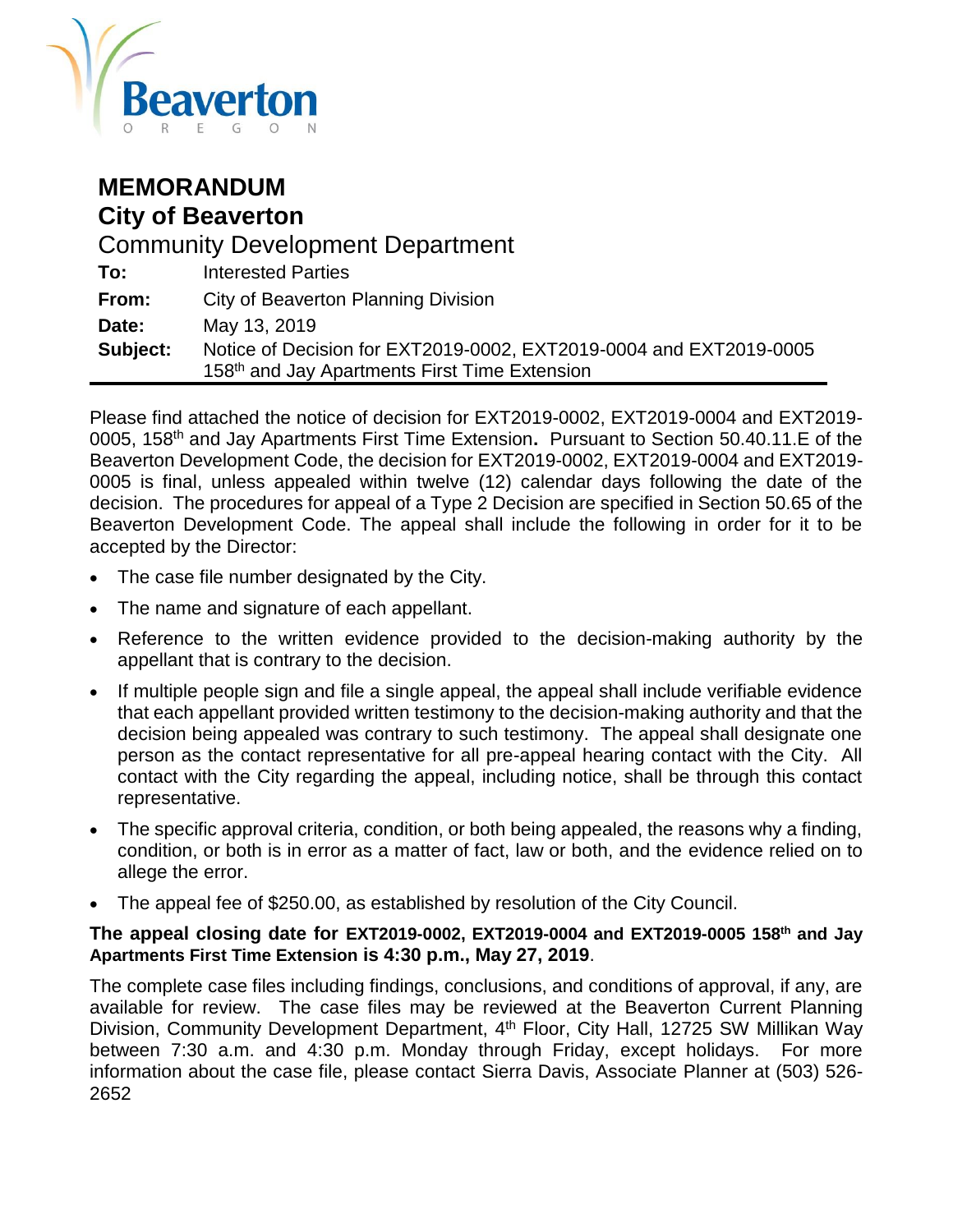# **NOTICE OF DIRECTOR'S DECISION**

| DATE:                                        | May 13, 2019                                                                                                                                                                                                                                                                                                                                                                                                                                                                                                                                                                                                                                      |
|----------------------------------------------|---------------------------------------------------------------------------------------------------------------------------------------------------------------------------------------------------------------------------------------------------------------------------------------------------------------------------------------------------------------------------------------------------------------------------------------------------------------------------------------------------------------------------------------------------------------------------------------------------------------------------------------------------|
| TO:                                          | <b>All Interested Parties</b>                                                                                                                                                                                                                                                                                                                                                                                                                                                                                                                                                                                                                     |
| FROM:                                        | Sierra Davis, Associate Planner                                                                                                                                                                                                                                                                                                                                                                                                                                                                                                                                                                                                                   |
| PROPOSAL:                                    | EXT2019-0002, EXT2019-0004 and EXT2019-0005 158th and<br>Jay Apartments First Time Extension                                                                                                                                                                                                                                                                                                                                                                                                                                                                                                                                                      |
| <b>LOCATION:</b>                             | 1340 SW 160 <sup>th</sup> Avenue<br>The site is also described as Tax Lots 1000, 1100, 1200 on the<br>Washington County Tax Assessor's Map 1S105CB                                                                                                                                                                                                                                                                                                                                                                                                                                                                                                |
| <b>SUMMARY:</b>                              | The applicant, Doug Circosta, Architect LLC, is seeking a time<br>extension for a previously approved Design Review Two<br>(DR2017-0043), Tree Plan Two (TP2017-0007) and Replat One<br>(LD2017-0007). The applicant is requesting a time extension<br>due to needing more time to obtain project financing. The<br>approvals for the Design Review, Tree Plan and Replat One<br>would have expired on July 19, 2019. The request for a time<br>extension, if approved, would extend the expiration date of the<br>original approval by two (2) years, to July 19, 2021. No changes<br>to the originally approved application are being proposed. |
|                                              | No changes to the originally approved designs are proposed<br>with this application. All critical facilities required for this<br>development were evaluated during the review of the original<br>applications referenced above. All conditions of approval still<br>apply.                                                                                                                                                                                                                                                                                                                                                                       |
| <b>PROPERTY</b><br><b>OWNER:</b>             | Beaverton 158 <sup>th</sup> LLC<br>8630 SW Scholls Ferry Road, Ste. 188<br>Beaverton, OR 97005                                                                                                                                                                                                                                                                                                                                                                                                                                                                                                                                                    |
| <b>APPLICANT'S</b><br><b>REPRESENTATIVE:</b> | Doug Circosta, Architect LLC<br>14670 SW Forest Drive<br>Beaverton, OR 97007                                                                                                                                                                                                                                                                                                                                                                                                                                                                                                                                                                      |
| <b>DECISION:</b>                             | APPROVAL of EXT2019-0002, EXT2019-0004 and EXT2019-<br>0005 158th and Jay Apartments First Time Extension,<br>subject to conditions identified at the end of this report.                                                                                                                                                                                                                                                                                                                                                                                                                                                                         |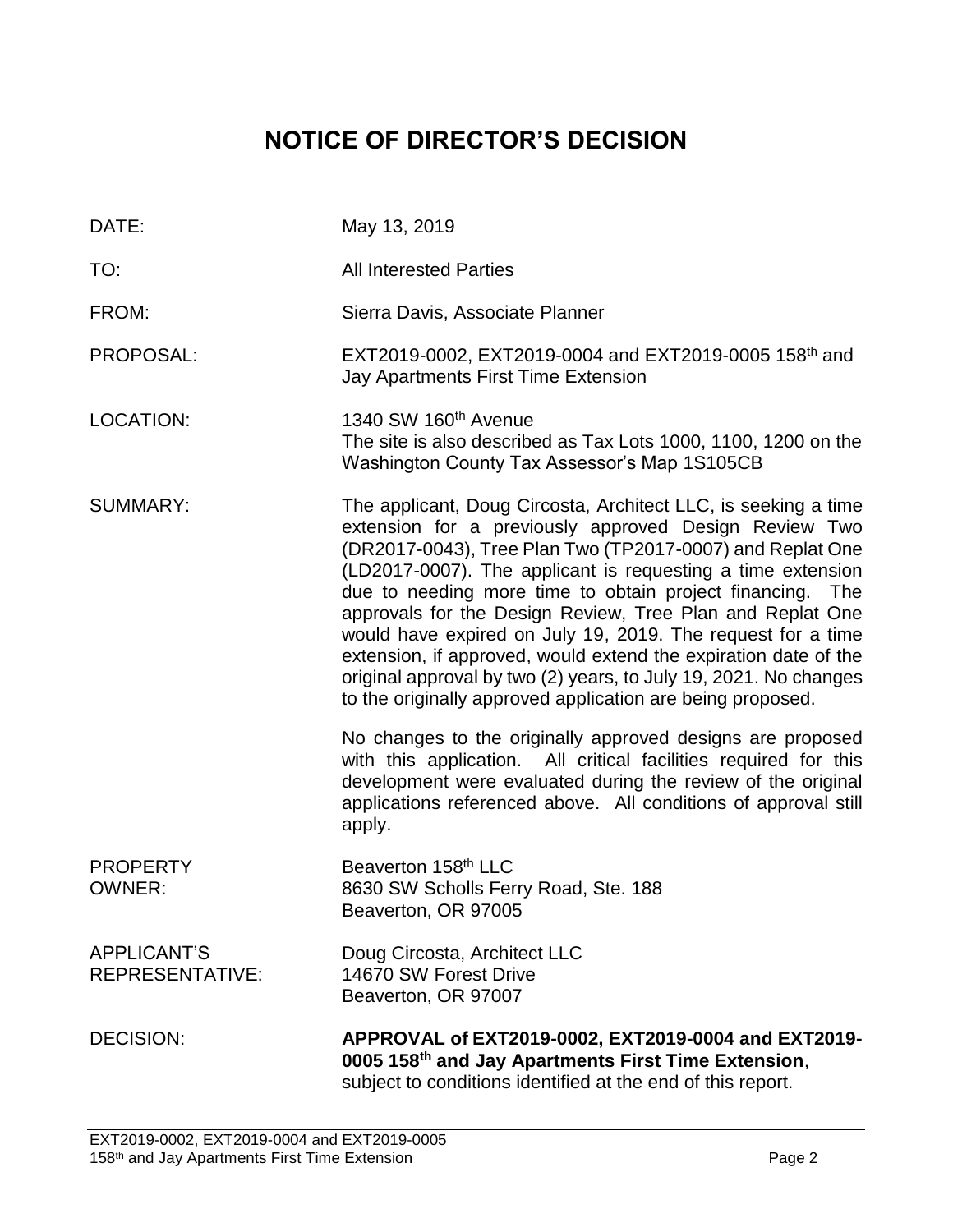## **Key Application Dates**

| <b>Application</b> | <b>Submittal Date</b> | <b>Deemed Complete</b> | $120$ -Day*    | $365 - Day**$ |
|--------------------|-----------------------|------------------------|----------------|---------------|
| EXT2019-0002       | February 19,<br>2019  | April 3, 2019          | August 1, 2019 | April 3, 2020 |
| EXT2019-0004       | March 12, 2019        | April 3, 2019          | August 1, 2019 | April 3, 2020 |
| EXT2019-0005       | March 12, 2019        | April 3, 2019          | August 1, 2019 | April 3, 2020 |

\* Pursuant to Section 50.25.8 of the Beaverton Development Code, the City will reach a final decision on an application within 120 calendar days from the date that the application was determined to be complete or deemed complete unless the applicant agrees to extend the 120 calendar day time line pursuant to subsection 9 or unless State law provides otherwise.

\*\* The total of all extensions may not to exceed 365 calendar days from the date the application was deemed complete. This is the latest date by which a final written decision on the proposal can be made.

## **Existing Conditions Table**

| Zoning                               | Station Community - Multiple Use (SC-MU)                                                                                                                                                                          |                                                                              |  |  |
|--------------------------------------|-------------------------------------------------------------------------------------------------------------------------------------------------------------------------------------------------------------------|------------------------------------------------------------------------------|--|--|
| <b>Current</b><br><b>Development</b> | Detached single family homes and a commercial business                                                                                                                                                            |                                                                              |  |  |
| <b>Lot Size</b>                      | 1.78 acres                                                                                                                                                                                                        |                                                                              |  |  |
| <b>NAC</b>                           | <b>Five Oaks/Triple Creek</b>                                                                                                                                                                                     |                                                                              |  |  |
| <b>Surrounding</b><br><b>Uses</b>    | Zoning:<br>North: Station Community - High Density<br>(SC-HDR) / Station Community -<br>Multiple Use (SC-MU)<br>South: Station Community - Multiple Use<br>$(SC-MU)$<br>Unincorporated Washington County<br>East: | Uses:<br>North: Multifamily /<br>Commercial<br>South: Retail<br>East: Office |  |  |
|                                      | West: Station Community - High Density<br>(SC-HDR)                                                                                                                                                                | West: Residential/<br>Parking Lot                                            |  |  |

## **Public Comments Received:**

No public comments received.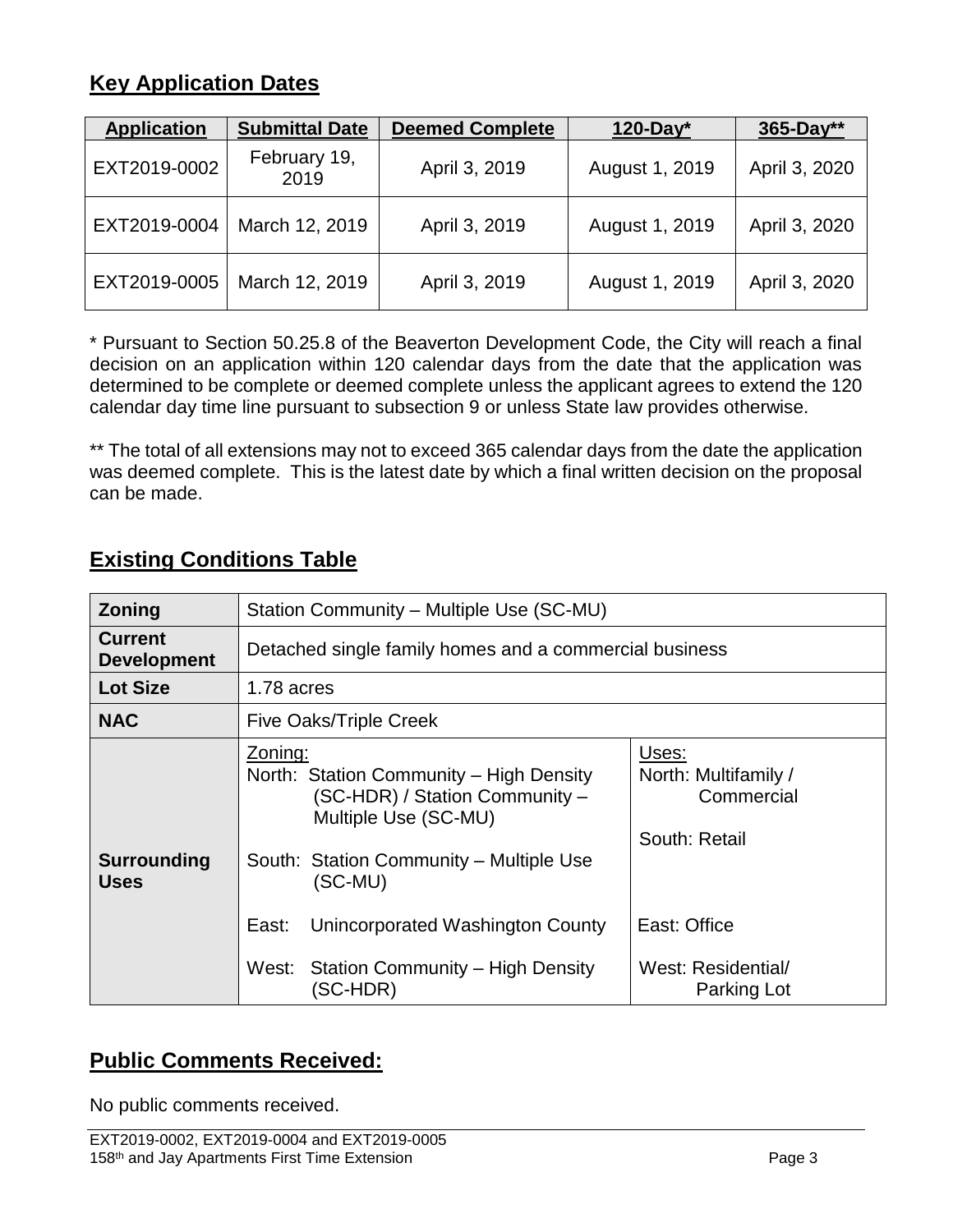## **TABLE OF CONTENTS**

## **PAGE No.**

| Section A: Facts and Findings for EXT2019-0002, EXT2019-0004 and<br>EXT2019-0005 158th and Jay Apartments First Time<br><b>Extension</b> | $5 - 7$ |
|------------------------------------------------------------------------------------------------------------------------------------------|---------|
| <b>Section B: Conditions of Approval</b>                                                                                                 | 8       |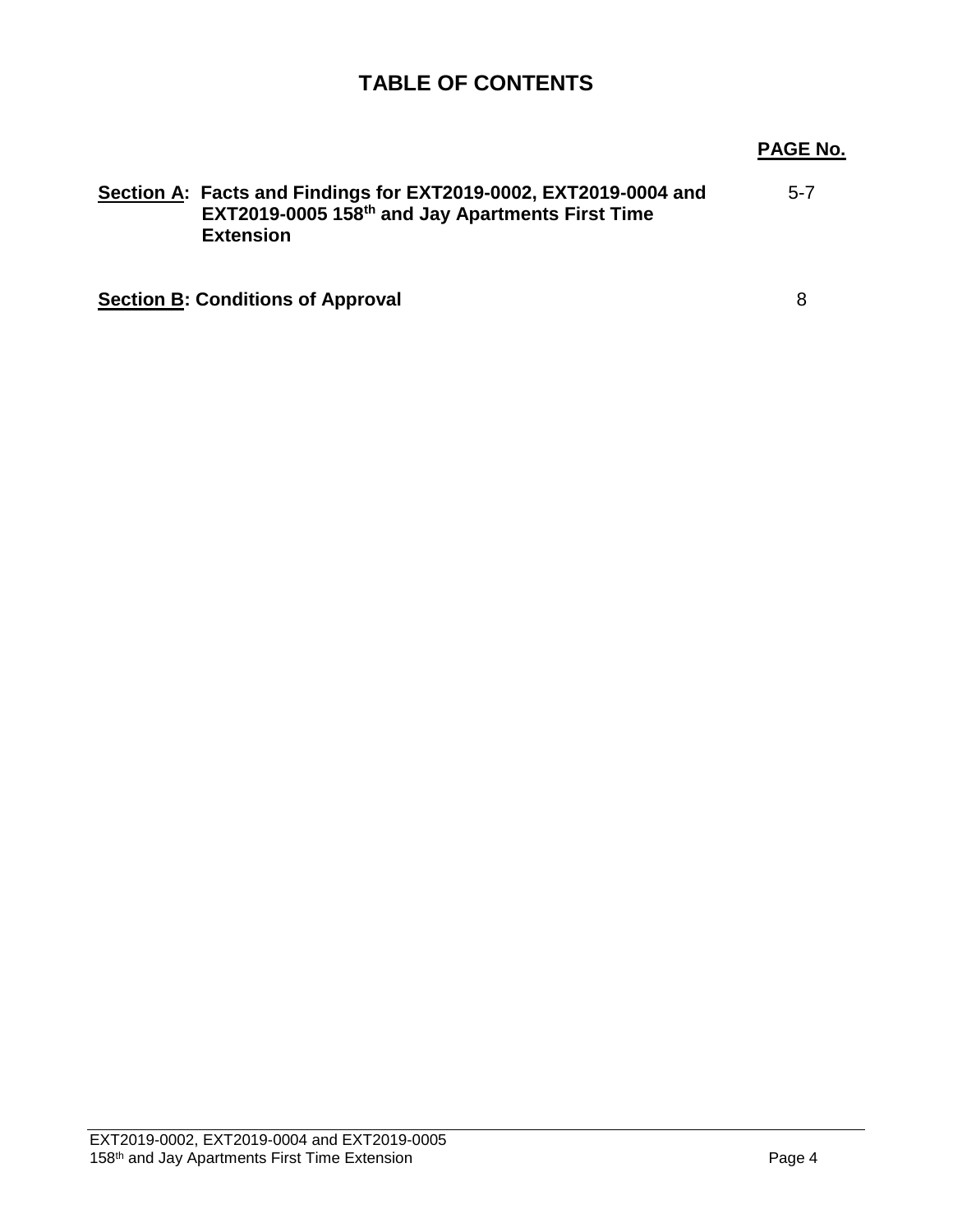## **ANALYSIS AND FINDINGS FOR 158th and Jay Apartments First Time Extension EXT2019-0002, EXT2019-0004 and EXT2019-0005**

### **Section 50.93 Extension of a Decision**

*1. An application to extend the expiration date of a decision made pursuant to the Development Code may be filed only before the decision expires as provided in Section 50.90. or before the decision expires as provided in the appropriate subsection of the specific application contained in Chapter 40 (Applications).*

#### Facts and Findings

The expiration date of Design Review Two (DR2017-0043), Tree Plan Two (TP2017- 0007) and Replat One (LD2017-0007) is July 19, 2019. The applications for extension were filed on February 19, 2019 and March 12, 2019.

#### **Therefore, staff finds that this requirement is met.**

*2. The following land use decisions are not subject to extensions of time: Director's Interpretation (Section 40.25.), Home Occupation (Section 40.40.), Loading Determination (Section 40.50.), Parking Requirement Determination (Section 40.55.15.1.), Shared Parking (Section 40.54.15.2.), Use of Excess Parking (Section 40.54.15.3.), Sign (Section 40.60.), Solar Access (Section 40.65.), Temporary Mobile Sales (Section 40.80.15.1.), Temporary Non-Mobile Sales (Section 40.80.15.2.), and all Zoning Map Amendment (Section 40.97.) applications.*

#### Facts and Findings

This is an extension for a Design Review Two, Tree Plan Two, and Replat One applications, which are not listed in Section 50.93.2 as applications not subject to extensions of time.

#### **Therefore, staff finds that this requirement is met.**

3. *A land use decision may be extended no more than two (2) times.*

#### Facts and Findings

This is the first request to extend the expiration date for this application.

#### **Therefore, staff finds that this requirement is met.**

4. *Extension of a land use decision for an application not listed in Section 50.93.2. may be granted for a period of time not to exceed two (2) years, will be subject to a Type 2 review procedure, and must be found to be consistent with the approval criteria listed in Section 50.93.6.*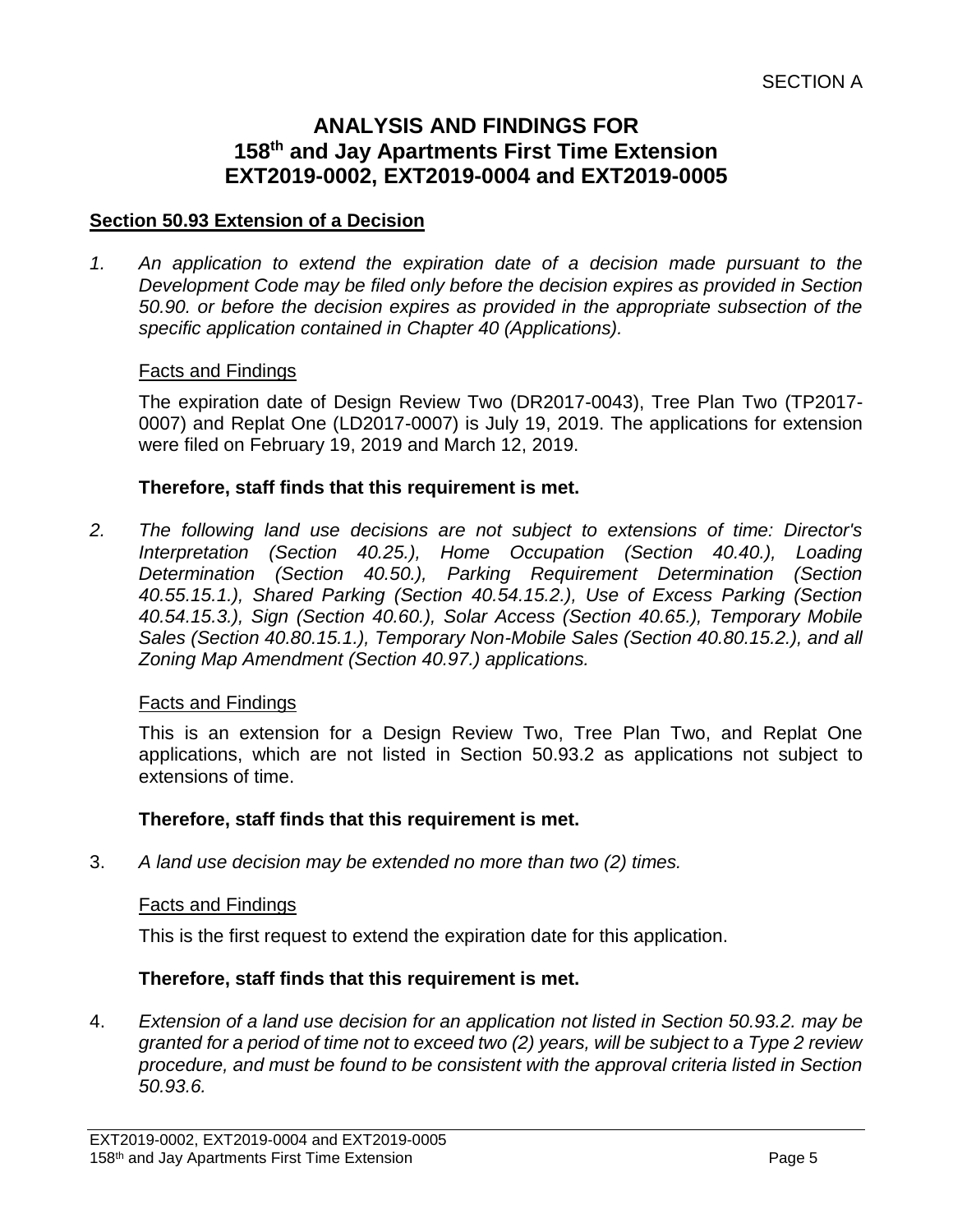## Facts and Findings

This is the first application for a time extension and has been processed according to the procedure for a Type 2 application, as specified in Chapter 50 of the City of Beaverton Development Code.

## **Therefore, staff finds that this requirement is met.**

5. *Extension requests shall provide mailed public notice to those parties identified in Section 50.40.2. In addition, the notice shall be mailed to the parties of record contained in the initial land use decision and any prior extension of time decision.*

## Facts and Findings

Public notice for this time extension was mailed to: the applicant/property owner, Central Beaverton NAC Chair, all property owners within a three hundred foot radius (in accordance with Section 50.40.2), and all parties of record from the initial land use decision.

## **Therefore, staff finds that this requirement is met.**

- *6. In order to approve an extension of time application, the decision making authority shall make findings of fact based on evidence provided by the applicant demonstrating that all the following criteria are satisfied.* 
	- *A. It is not practicable to commence development within the time allowed for reasons beyond the reasonable control of the applicant.*
	- *B. There has been no change in circumstances or the applicable regulations or Statutes likely to necessitate modification of the decision or conditions of approval since the effective date of the decision for which the extension is sought.*
	- *C. The previously approved land use decision is not being modified in design, use, or conditions of approval.*

## **Facts and Findings**

According to the applicant, "due to economic and construction costs, the owner needed more time to obtain project financing." The applicant pursued Site Development and Building applications since the land use applications have been approved. The Site Development review is in process, however, the Building applications have expired. Additional time is needed to fully address the financial issues. Staff finds that it was not practicable to commence development within the time allowed, however the applicant has taken steps to move forward with development.

Staff finds that no significant changes have occurred to the applicable regulations that would result in the modification of the decision or the conditions of approval. The properties continue to be zoned Station Community – Multiple Use (SC-MU) and this request to extend the expiration date of the original approvals contains no proposals to make any changes to the approved plans. No other regulations have come into effect by the City's partner agencies which would necessitate a new review of the previously approved applications.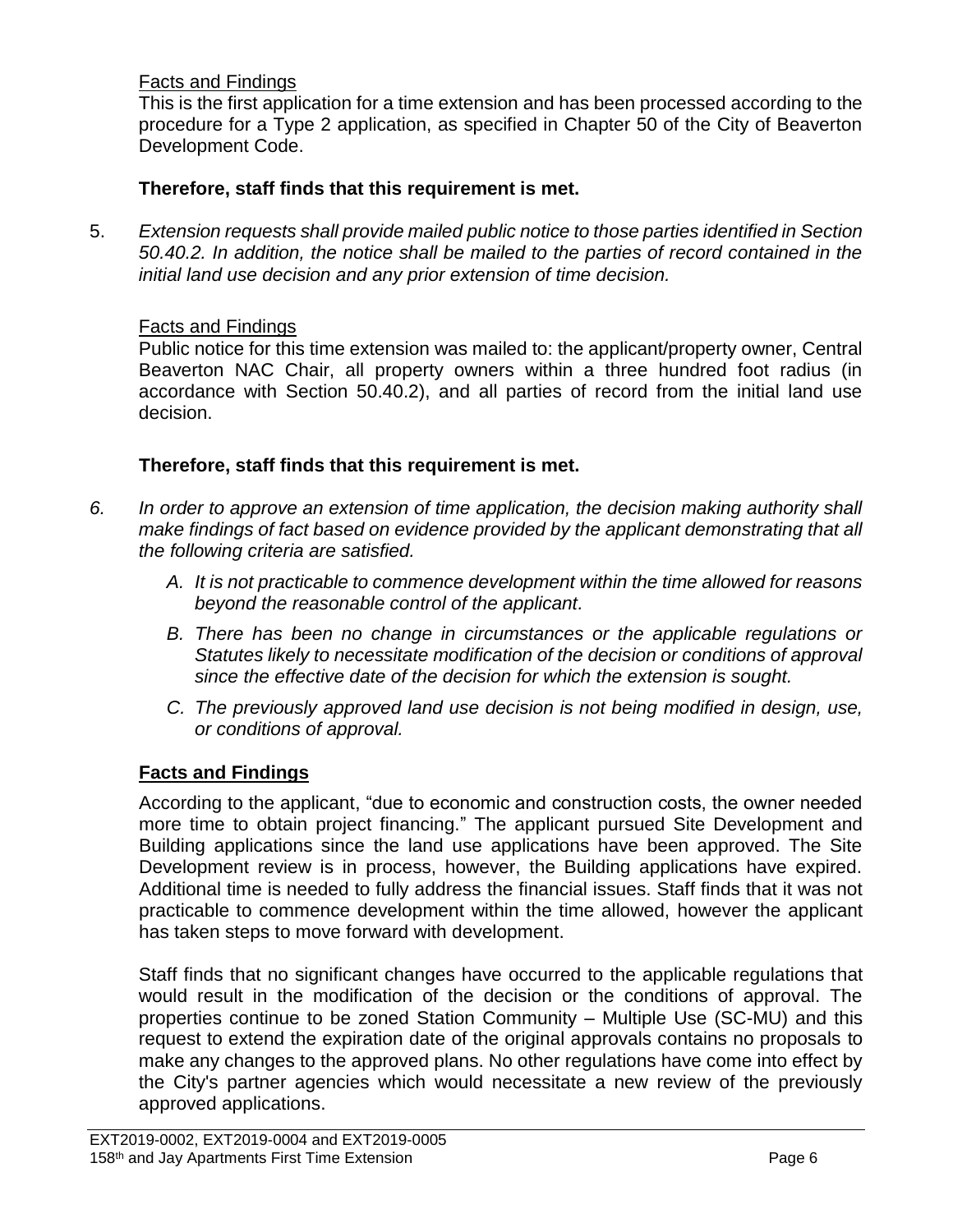The applicant does not propose any changes or modifications to the previously approved project or conditions of approval.

**Therefore, staff finds the proposal meets the criterion for approval.**

### **SUMMARY OF FINDINGS**

For the reasons identified above, staff finds that the request for Extension of a Decision approval is supported within the approval criteria findings, noted above, for Section 50.93 of the Development Code.

Staff has provided findings, and recommended conditions of approval that show how this proposal meets the necessary technical requirements identified in Section 40.03 of the Development Code. Based on the facts and findings presented, the Director concludes that the proposal, **EXT2019-0002, EXT2019-0004 and EXT2019-0005 158th and Jay Apartments First Time Extension meets all the requirements.**

## **DECISION**

Based on the facts and findings presented, staff **APPROVES EXT2019-0002, EXT2019-0004 and EXT2019-0005 158th and Jay Apartments First Time Extension** subject to the applicable conditions identified in Section B, herein.